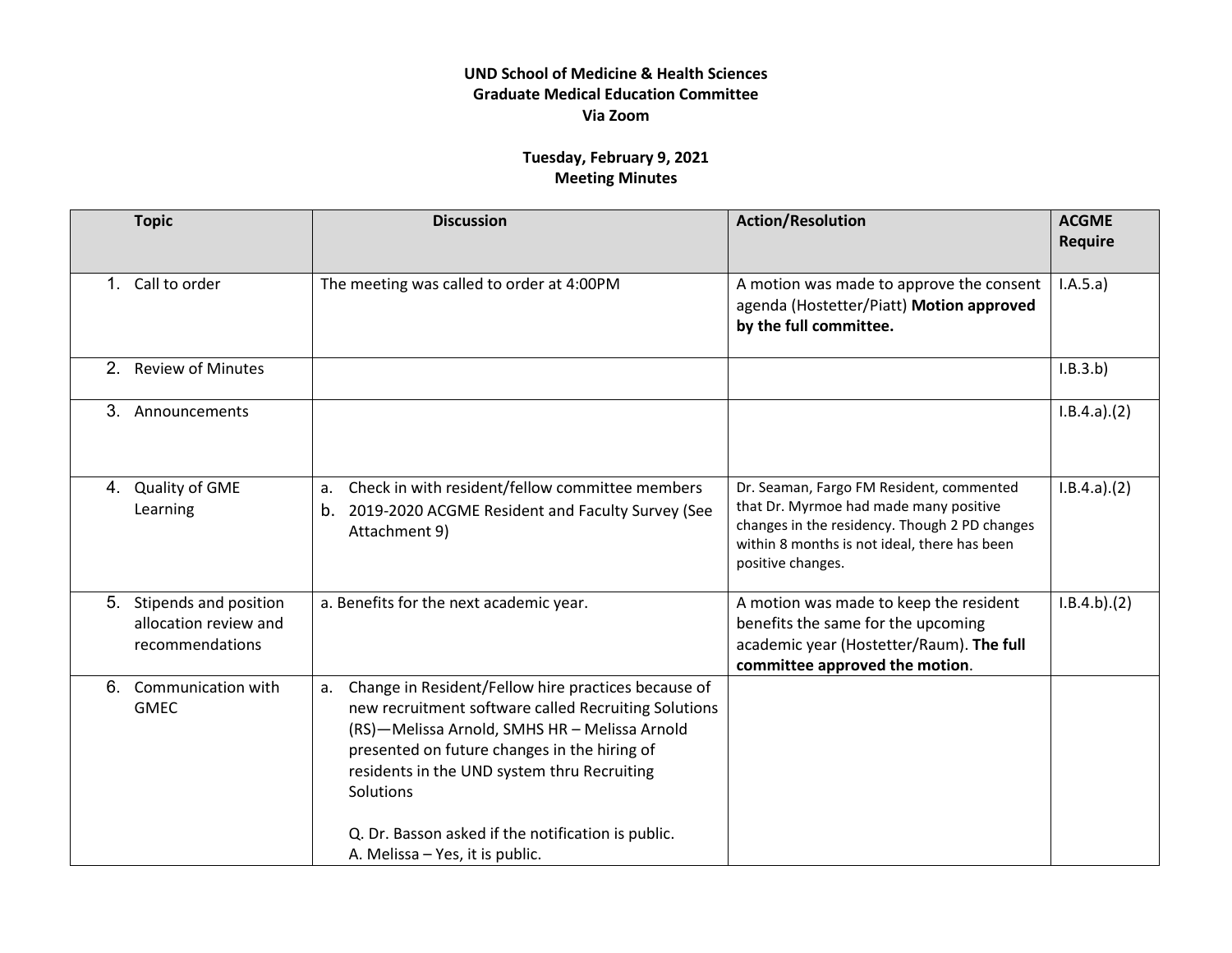|                                                                                                                                     | Q. Dr. Basson asked that legal review regarding<br><b>NRMP Contract.</b><br>A. Mel will follow up on confirmation with legal.<br>C. Kristi suggested including in job requirement that<br>you have matched with UND in the 2021 match.<br>Q. Dr. Piatt - Can we enter the application for the<br>applicants or can the coordinators complete.<br>C. Dr. Basson suggested that the system just open for<br>a short period to help avoid anyone that we don't<br>expect to enter our programs from applying.<br>b. Family Medicine Fargo Program - Dr. Theige<br>announced an unanticipated resignation of Dr. Jason<br>Myrmoe, PD, effective today, February 9, 2021.<br>After consultation with Drs. Becker and Schmitz, the<br>current Associate Program Director, Dr. Lara Lunde<br>was appointed interim director. A formal<br>interview/selection process will be scheduled as<br>soon as possible.<br>Dr. Theige also announced that the ACGME updated<br>the program's accreditation status now continued<br>accreditation with the previous warning removed.<br>The formal letter of notification will be forthcoming,<br>typically within the next 60 days. | 9b. A motion was made to approve Dr. Lara<br>Lunde as interim program director,<br>effective February 9, 2021 (Raum/Theige).<br>The full committee approved the motion. |             |
|-------------------------------------------------------------------------------------------------------------------------------------|---------------------------------------------------------------------------------------------------------------------------------------------------------------------------------------------------------------------------------------------------------------------------------------------------------------------------------------------------------------------------------------------------------------------------------------------------------------------------------------------------------------------------------------------------------------------------------------------------------------------------------------------------------------------------------------------------------------------------------------------------------------------------------------------------------------------------------------------------------------------------------------------------------------------------------------------------------------------------------------------------------------------------------------------------------------------------------------------------------------------------------------------------------------------|-------------------------------------------------------------------------------------------------------------------------------------------------------------------------|-------------|
| 7. Resident duty hours                                                                                                              | a. MedHub Duty Hours Institutional Summary:<br>December 2020 (See Attachment 2)                                                                                                                                                                                                                                                                                                                                                                                                                                                                                                                                                                                                                                                                                                                                                                                                                                                                                                                                                                                                                                                                                     | Approved via consent agenda.                                                                                                                                            | III.B.5     |
| 8. Curriculum and<br>Evaluation                                                                                                     |                                                                                                                                                                                                                                                                                                                                                                                                                                                                                                                                                                                                                                                                                                                                                                                                                                                                                                                                                                                                                                                                                                                                                                     |                                                                                                                                                                         | I.B.4.a)(4) |
| 9.<br>Oversight of program<br>accreditation: Review of<br>accreditation letters,<br>monitoring of action<br>plans for correction of | Monitoring of 11/20/20 ACGME LON Neurology - Dr.<br>a.<br>Lou (See Attachment 3) - Deferred.<br>b. ACGME LON-Transitional Year-Continued<br>Accreditation effective 12/6/20. The Review<br>Committee commended the program for its                                                                                                                                                                                                                                                                                                                                                                                                                                                                                                                                                                                                                                                                                                                                                                                                                                                                                                                                  | 9a. Deferred<br>9b. Approved via consent agenda                                                                                                                         | I.A.3.      |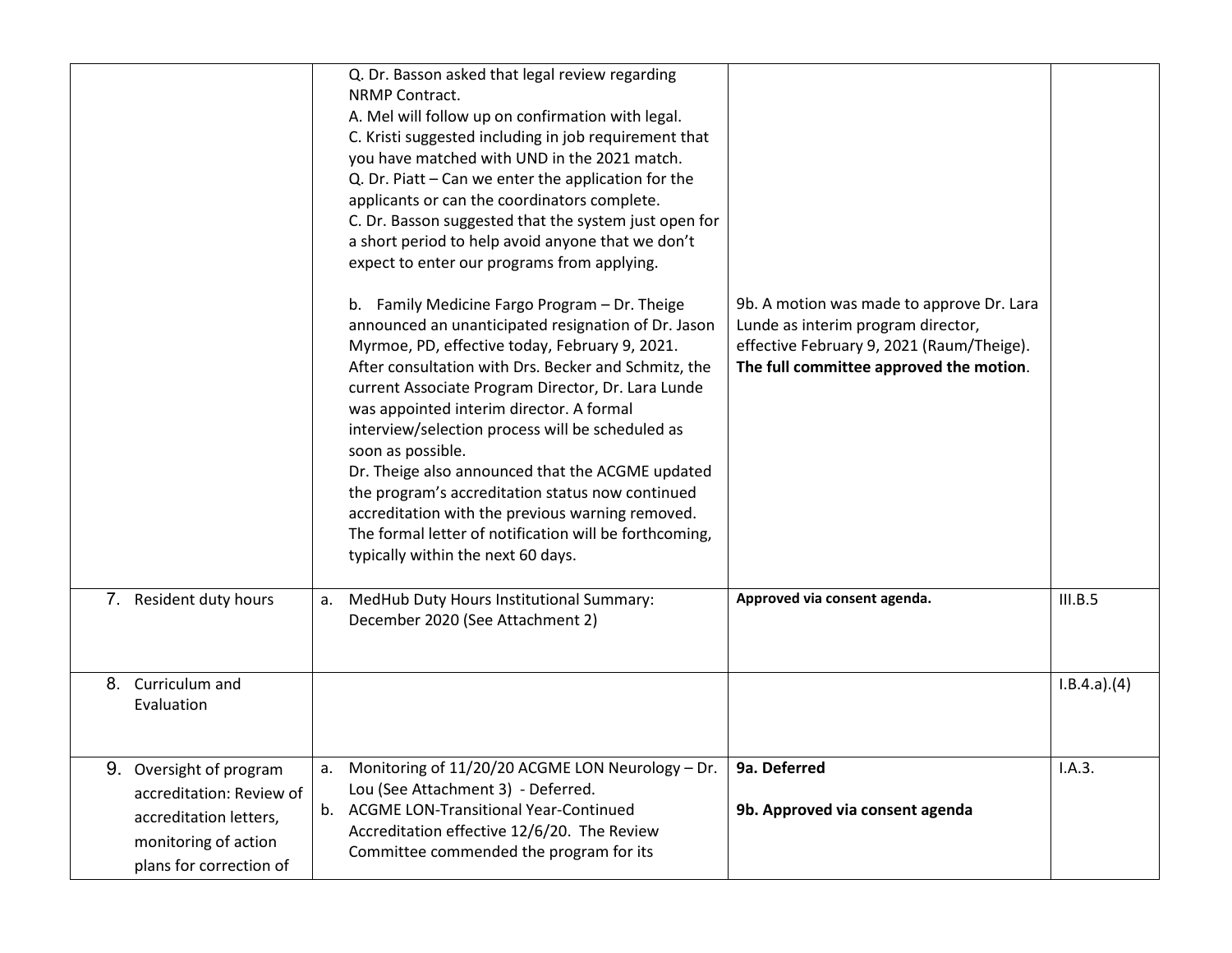| citations and areas of<br>noncompliance.      | demonstrated substantial compliance with the<br>ACGME's Program Requirements and/or Institutional<br>Requirements without any new citations.<br>c. ACGME Meeting Decision-Hematology and medical<br>oncology: Initial Accreditation effective 1/22/21.<br>Total accredited residents: 6. Site Visit Requested:<br>01/01/2023 (Approximate) LON forthcoming.                                                                                                                                                                                                                                                                                                                                                                                                                                                                                        | 9c. Approved via consent agenda                                                            |             |
|-----------------------------------------------|----------------------------------------------------------------------------------------------------------------------------------------------------------------------------------------------------------------------------------------------------------------------------------------------------------------------------------------------------------------------------------------------------------------------------------------------------------------------------------------------------------------------------------------------------------------------------------------------------------------------------------------------------------------------------------------------------------------------------------------------------------------------------------------------------------------------------------------------------|--------------------------------------------------------------------------------------------|-------------|
| 10. Institutional<br>Accreditation            |                                                                                                                                                                                                                                                                                                                                                                                                                                                                                                                                                                                                                                                                                                                                                                                                                                                    |                                                                                            | I.B.4.b)(6) |
| 11. Annual Institutional<br>Review            |                                                                                                                                                                                                                                                                                                                                                                                                                                                                                                                                                                                                                                                                                                                                                                                                                                                    |                                                                                            |             |
| 12. Oversight of programs<br>changes          |                                                                                                                                                                                                                                                                                                                                                                                                                                                                                                                                                                                                                                                                                                                                                                                                                                                    |                                                                                            |             |
| 13. Establishment of Policy<br>and Procedures | a. Vendor Policy - Routine review-Any suggested<br>changes to policies regarding vendors: Pertinent<br>ACGME Institutional Requirement: IV.K. Vendors:<br>The Sponsoring Institution must maintain a policy<br>that addresses interactions between vendor<br>representatives/corporations and residents/fellows<br>and each of its ACGME-accredited programs. (Core)<br>i. Interactions with Vendors/Sales<br>Representatives and Industry<br>Support for all SMHS employees, and<br>students (See Attachment 4)<br>ii. Graduate Medical Education Policy<br>on Interactions with Vendors/Sales<br>Representatives and Industry<br>Support (See Attachment 5) - Dr.<br>Piatt, pushback from colleagues that<br>want journal club to be held at food<br>establishments. Dr. Piatt said this<br>policy would help provide why it is<br>not possible. | 13a. Dr. Becker will tell Judy Solberg that<br>the GMEC has no issues with current policy. | I.B.4.b)(1) |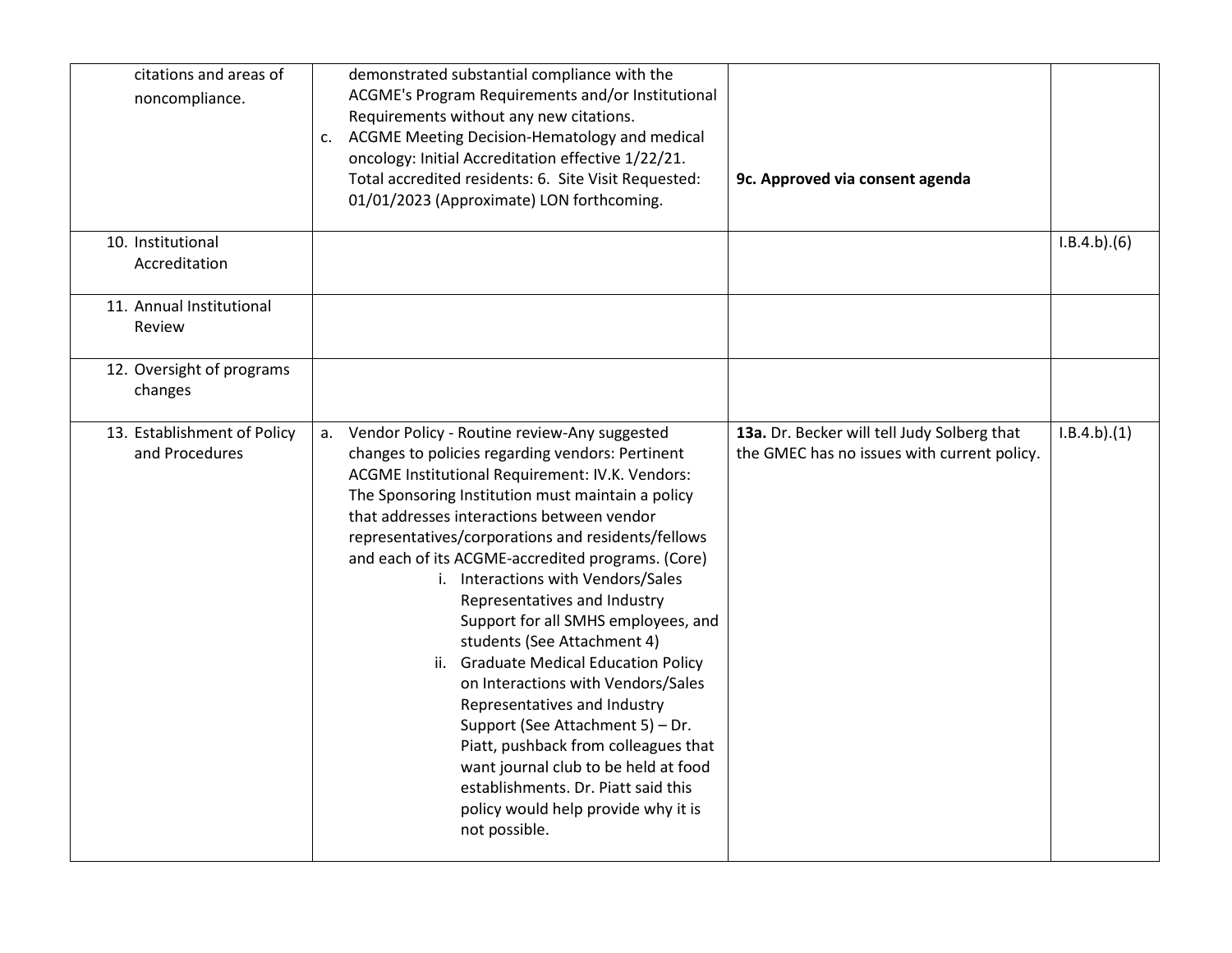|                             | b. UND SMHS Licensure and USMLE Steps 1, 2, 3,            | 13b. A motion was made to approve the       |       |
|-----------------------------|-----------------------------------------------------------|---------------------------------------------|-------|
|                             | COMLEX Series Policy (See Attachment 6 for policy         | updated Resident Completion of USMLE        |       |
|                             | with track changes and email correspondence with          | Steps 1, 2, 3. Complex Series Policy        |       |
|                             | Legal) - Dr. Becker reviewed the current, updated         | effective date July 1, 2021                 |       |
|                             | policy. This policy has been reviewed by legal per Dr.    | (Hostetter/Olson). The full committee       |       |
|                             | Becker.                                                   | passed the motion.                          |       |
|                             | Revising Concerns and Complaints Process related to<br>c. |                                             |       |
|                             | LCME requirements (See Attachment 7)                      | 13c. A motion was made to approve the       |       |
|                             |                                                           | <b>Concern and Complaint Procedure</b>      |       |
|                             | d. GMEC Conflict of Interest Policy (See Attachment 8) -  | (Olson/Raum). The full committee passed     |       |
|                             | Committee members would be required to complete           | the motion.                                 |       |
|                             | conflict of interest training.                            |                                             |       |
|                             | Dr. Becker will follow-up with Safe Colleges              | 13d. A motion was made to approve the       |       |
|                             |                                                           | <b>Graduate Medical Education Committee</b> |       |
|                             |                                                           | Conflict of Interest Policy.                |       |
|                             |                                                           | (Hostetter/Raum). The full committee        |       |
|                             |                                                           | passed the motion.                          |       |
| 14. Oversight of reductions |                                                           |                                             | IV.N. |
| and closures                |                                                           |                                             |       |
|                             |                                                           |                                             |       |
| 15. Vendor interactions     |                                                           |                                             | IV.K  |
|                             |                                                           |                                             |       |
| Adjournment                 |                                                           |                                             |       |
| Future meeting              | 2020-2021 Academic Year Meeting dates VIA ZOOM            |                                             |       |
| schedules                   | 4:00-5:00PM GMEC                                          |                                             |       |
|                             | 5:00-5:30PM Institutional Resident Forum (Residents       |                                             |       |
|                             | ONLY)                                                     |                                             |       |
|                             |                                                           |                                             |       |
|                             | March 9, 2021-no meeting                                  |                                             |       |
|                             | April 13, 2021                                            |                                             |       |
|                             | May 11, 2021                                              |                                             |       |
|                             | June 8, 2021                                              |                                             |       |
|                             |                                                           |                                             |       |

Minutes taken by Kristi Hofer, GME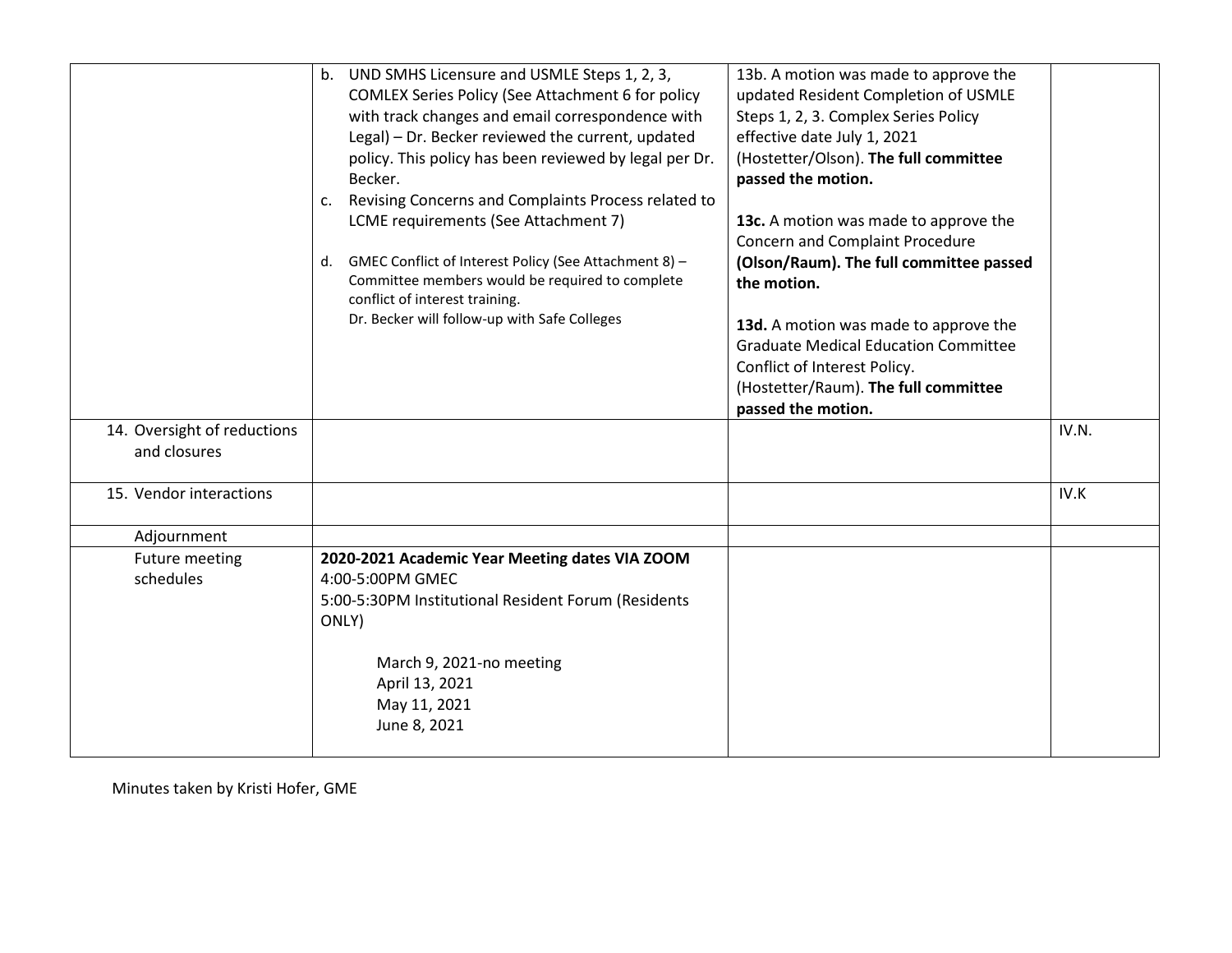| <b>Voting Members - Fargo/or Grand Forks sites</b> |                                                  | <b>JUL</b> | <b>AUG</b>                | <b>SEP</b> | <b>OCT</b>         | <b>NOV</b> | <b>DEC</b> | <b>JAN</b>                | <b>FEB</b>     | <b>MAR</b> | <b>APR</b> | <b>MAY</b> | <b>JUN</b> |
|----------------------------------------------------|--------------------------------------------------|------------|---------------------------|------------|--------------------|------------|------------|---------------------------|----------------|------------|------------|------------|------------|
| Kim Becker, DIO                                    | <b>DIO</b>                                       |            | $\pmb{\times}$            | X          | X                  |            |            | $\mathsf{X}$              | X              |            |            |            |            |
| David Theige, MD                                   | Quality<br>Improvement/Safety<br>Officer Sanford |            |                           | X          |                    |            |            |                           | X              |            |            |            |            |
| Jennifer Raum, MD, IM                              | Program Director                                 |            | $\mathsf{x}$              |            | $\pmb{\mathsf{X}}$ |            |            | $\boldsymbol{\mathsf{X}}$ | X              |            |            |            |            |
| Robert Olson, MD, Psych                            | Program Director                                 |            | X                         | X          | X                  |            |            | $\times$                  | X              |            |            |            |            |
| Neville Alberto, MD, TY Year                       | Program Director                                 |            | $\boldsymbol{\mathsf{X}}$ | X          | X                  |            |            | X                         |                |            |            |            |            |
| Stefan Johnson, MD, Surgery                        | Program Director                                 |            |                           |            | $\pmb{\mathsf{X}}$ |            |            | $\pmb{\times}$            |                |            |            |            |            |
| Jason Myrmoe, MD, Family Med-Fargo                 | Program Director                                 |            |                           | X          | $\pmb{\mathsf{X}}$ |            |            | $\pmb{\chi}$              |                |            |            |            |            |
| Lara Lunde, MD Family Med-Fargo                    | Program Director                                 |            |                           |            |                    |            |            |                           | X              |            |            |            |            |
| <b>Bruce Piatt, MD, Orthopedics</b>                | Program Director                                 |            |                           | Χ          | $\pmb{\mathsf{X}}$ |            |            | $\mathsf{X}$              | Χ              |            |            |            |            |
| Donald Jurivich, MD, Geriatrics Fellowship         | Program Director                                 |            |                           | X          |                    |            |            | $\mathsf{X}$              | X              |            |            |            |            |
| Sadiah Khan, MD, MD, Psych                         | Resident member                                  |            |                           |            | X                  |            |            | X                         | X              |            |            |            |            |
| Jennifer Twing, MD, Psych                          | Alternate representative                         |            |                           |            |                    |            |            |                           |                |            |            |            |            |
| Jessie Bjella, MD, R1, TY Year                     | Resident member                                  |            | $\pmb{\times}$            | Χ          |                    |            |            |                           | X              |            |            |            |            |
| Zachary Hemann, MD, R1, TY Year                    | Alternate Resident<br>member                     |            |                           |            |                    |            |            | $\mathsf{X}$              |                |            |            |            |            |
| Spencer Campbell, MD, R3, IM                       | Resident member                                  |            | $\boldsymbol{\mathsf{X}}$ | X          | $\pmb{\mathsf{X}}$ |            |            | $\mathsf{X}$              | X              |            |            |            |            |
| Umama Zareen, MD, R2, IM                           | Alternate Resident<br>member                     |            | $\mathsf{X}$              |            |                    |            |            |                           |                |            |            |            |            |
| Dustin Nowotny, MD, R4, Surgery                    | Resident member                                  |            | $\mathsf{x}$              |            |                    |            |            | $\pmb{\chi}$              |                |            |            |            |            |
| Max Hansen, MD, R4, Surgery                        | Alternate Resident<br>member                     |            |                           |            |                    |            |            |                           |                |            |            |            |            |
| Michael Seaman, MD, Fmed Fargo                     | Resident member                                  |            | $\mathsf{x}$              |            |                    |            |            |                           | $\mathsf{x}$   |            |            |            |            |
| Katrina Foster, MD, Fmed Fargo                     | Alternate Resident<br>member                     |            |                           |            |                    |            |            |                           |                |            |            |            |            |
| Carol Johnson, MD, Geriatrics                      | Geriatrics fellow                                |            |                           |            |                    |            |            |                           |                |            |            |            |            |
| Anjandeep Hara, MD, Geriatrics                     | <b>Alternate Geriatrics fellow</b>               |            |                           |            |                    |            |            |                           |                |            |            |            |            |
| Rucker Staggers, MD, MD, Orthopedics               | Resident member                                  |            | $\pmb{\times}$            | Χ          |                    |            |            |                           | $\pmb{\times}$ |            |            |            |            |
| Julia Matera, MD, Orthopedics                      | Alternate Resident<br>member                     |            |                           |            | $\pmb{\times}$     |            |            |                           |                |            |            |            |            |
| <b>Voting Members - Minot</b>                      |                                                  |            |                           |            |                    |            |            |                           |                |            |            |            |            |
| Peter Sandroni, MD, FM                             | Program Director                                 |            | X                         |            | X                  |            |            | X                         | X              |            |            |            |            |
|                                                    |                                                  |            |                           |            |                    |            |            |                           |                |            |            |            |            |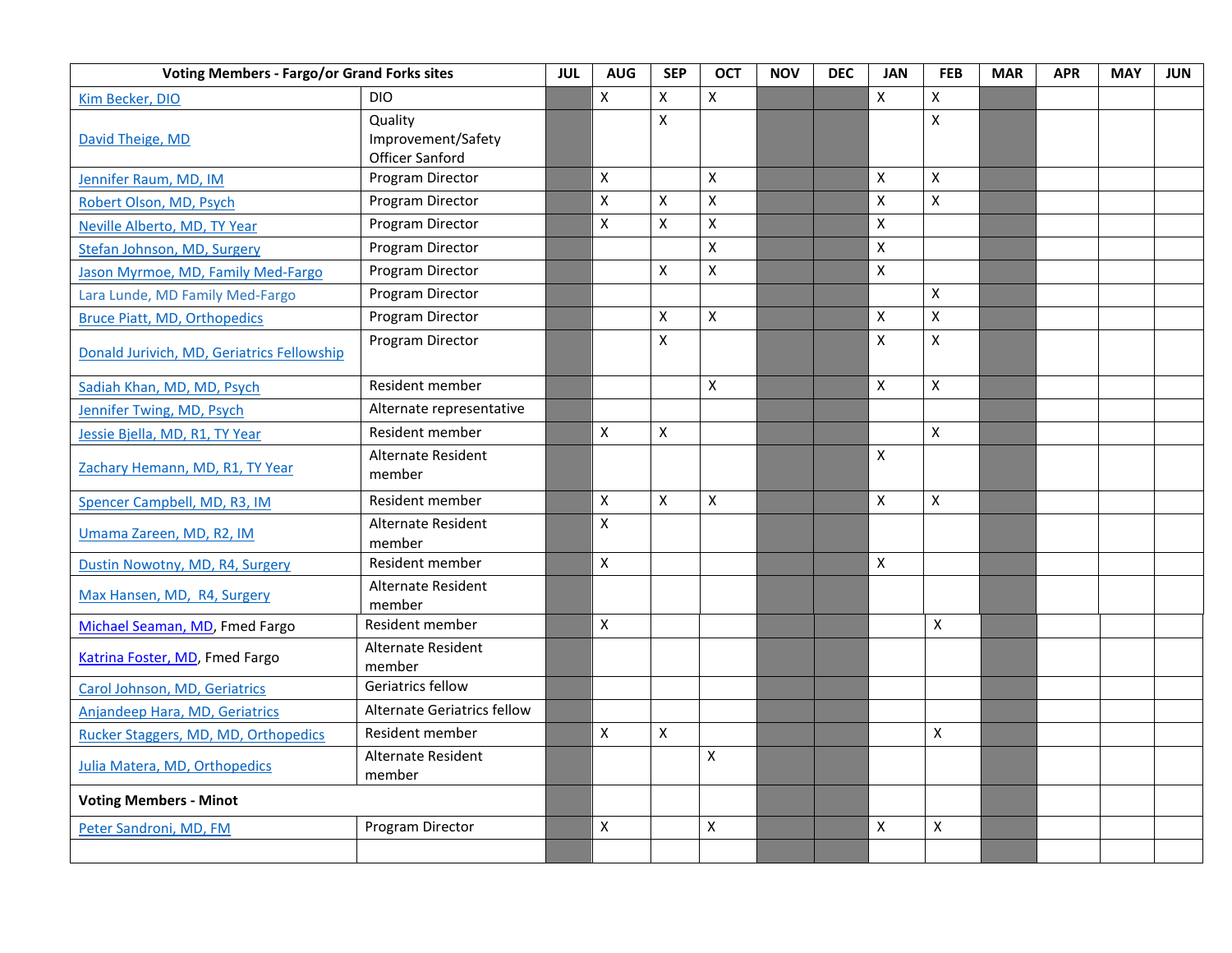| Sohaib Hussaini, MD, R2, FM                       | Resident member                                                |            | $\pmb{\times}$            | X          | $\pmb{\times}$     |            |            |                           | $\pmb{\times}$ |            |            |            |            |
|---------------------------------------------------|----------------------------------------------------------------|------------|---------------------------|------------|--------------------|------------|------------|---------------------------|----------------|------------|------------|------------|------------|
| Priya Vora, MD, R1, FM                            | Alternate Resident<br>member                                   |            | $\pmb{\times}$            |            |                    |            |            |                           |                |            |            |            |            |
| <b>Voting Members - Williston</b>                 |                                                                |            |                           |            |                    |            |            |                           |                |            |            |            |            |
| Peter Sandroni, MD, FM                            | Program Director                                               |            | X                         | X          | $\mathsf{x}$       |            |            |                           | $\mathsf{x}$   |            |            |            |            |
| Afaq Shariff, MD, R3 FM                           | Resident member                                                |            |                           |            |                    |            |            | $\boldsymbol{\mathsf{X}}$ |                |            |            |            |            |
| Amit Babra, MD, R2, FM                            | Alternate Resident<br>member                                   |            |                           |            |                    |            |            | $\mathsf{X}$              |                |            |            |            |            |
| <b>Voting Members - Bismarck</b>                  |                                                                |            |                           |            |                    |            |            |                           |                |            |            |            |            |
| Jeff Hostetter, MD, FM                            | Program Director                                               |            | $\pmb{\mathsf{X}}$        |            | $\pmb{\mathsf{X}}$ |            |            |                           | $\mathsf{x}$   |            |            |            |            |
| Nicole Careen, MD, R3, FM                         | Resident member                                                |            | $\pmb{\times}$            |            | $\mathsf{x}$       |            |            | $\pmb{\times}$            |                |            |            |            |            |
| Travis Anderson, MD, R3, FM                       | Alternate Resident<br>member                                   |            | $\mathsf{X}$              | Χ          | $\pmb{\mathsf{X}}$ |            |            | $\mathsf{X}$              | $\pmb{\times}$ |            |            |            |            |
| <b>Voting Members - Hettinger</b>                 |                                                                |            |                           |            |                    |            |            |                           |                |            |            |            |            |
| Jeff Hostetter, MD, FM                            | Program Director                                               |            |                           | X          | $\mathsf{x}$       |            |            |                           | $\mathsf{X}$   |            |            |            |            |
| Janak Patel, MD, FM                               | Resident representative                                        |            |                           | x          |                    |            |            | $\pmb{\mathsf{X}}$        |                |            |            |            |            |
| Michael Luckow, MD, FM                            | Alternate Resident<br>member                                   |            |                           |            |                    |            |            |                           |                |            |            |            |            |
|                                                   |                                                                |            |                           |            |                    |            |            |                           |                |            |            |            |            |
| <b>Advisory Members</b>                           |                                                                | <b>JUL</b> | <b>AUG</b>                | <b>SEP</b> | <b>OCT</b>         | <b>NOV</b> | <b>DEC</b> | <b>JAN</b>                | <b>FEB</b>     | <b>MAR</b> | <b>APR</b> | <b>MAY</b> | <b>JUN</b> |
| * (Assoc/Asst PD become voting when PD is Absent) |                                                                |            |                           |            |                    |            |            |                           |                |            |            |            |            |
| Marc Basson, MD, PhD, MBA                         | Senior Assoc. Dean of<br>Medicine & Research                   |            | $\mathsf X$               | X          | $\pmb{\times}$     |            |            | $\mathsf{X}$              | $\pmb{\times}$ |            |            |            |            |
| Robert Sticca, MD, Surgery                        | Assoc. Program Director*<br>(Fargo)                            |            |                           |            |                    |            |            |                           |                |            |            |            |            |
| Cathy Houle, MD, FM                               | Site Director Hettinger                                        |            |                           |            |                    |            |            | $\pmb{\times}$            | $\mathsf{X}$   |            |            |            |            |
| James Roerig, Pharm.D., Psych                     | Assistant PD, Clerkship<br>Director*                           |            |                           |            |                    |            |            |                           |                |            |            |            |            |
| <b>Hailey Schepp, MPA</b>                         | Sanford Health<br>representative                               |            | $\boldsymbol{\mathsf{X}}$ | X          |                    |            |            | $\boldsymbol{\mathsf{x}}$ |                |            |            |            |            |
| Paul Mariani, MD, VA Medical Center               | <b>Designated Educational</b><br>Official VA GMEC<br>Appointee |            |                           |            |                    |            |            |                           |                |            |            |            |            |
| Curtis Small, MD, Site Director, FM Rural         | CHI St. Alexius Health,<br>Williston GMEC Appointee            |            |                           | X          | X                  |            |            | $\pmb{\mathsf{X}}$        |                |            |            |            |            |